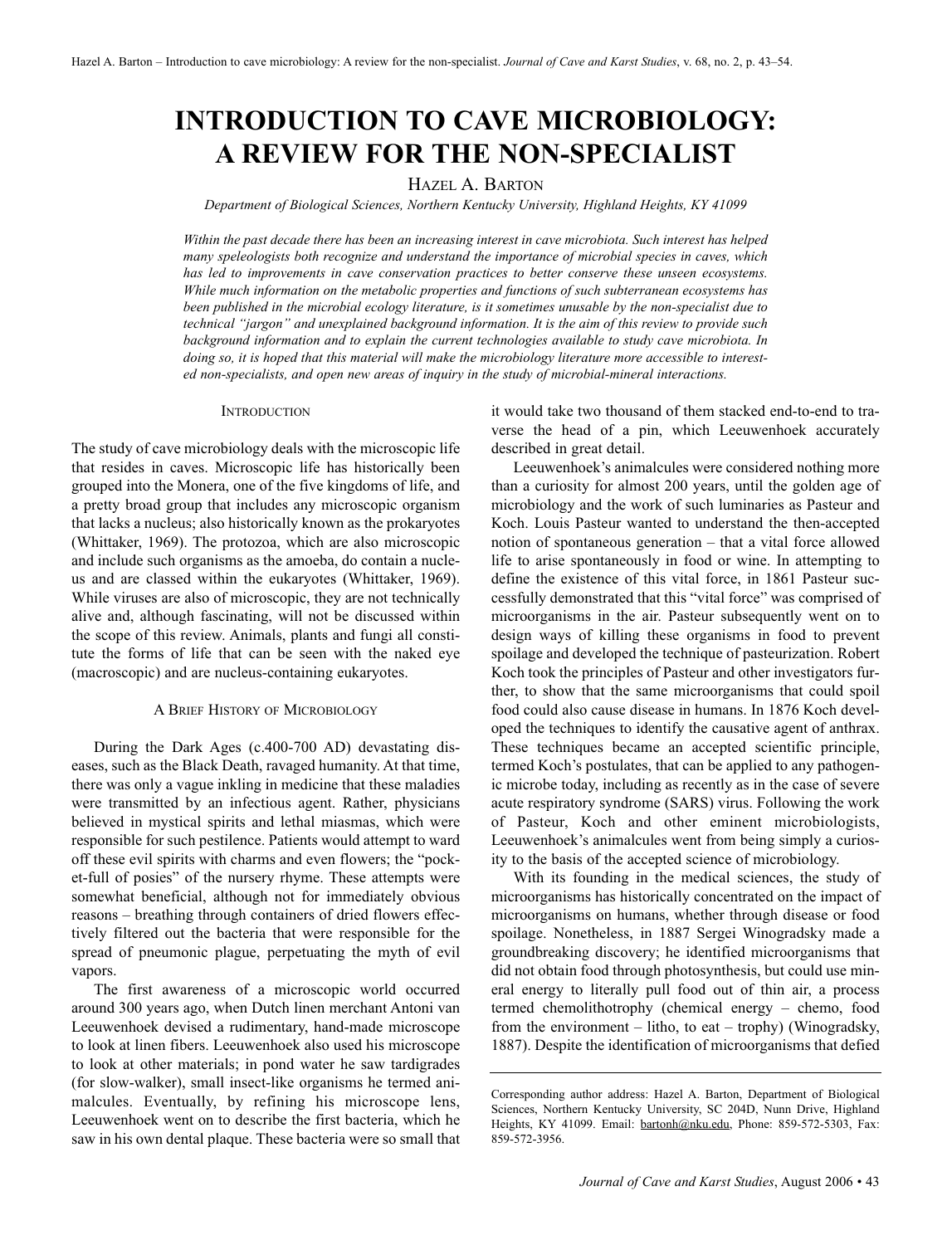all the previously understood conventions of life (that it relies on plant-derived material), Winogradsky's discoveries were again considered a curiosity, and most microbiologists continued to concentrate on just a handful of microbes responsible for human disease. Of course, once again it was proved that an important microbial activity was overlooked: microbiologists have since determined that Winogradsky's chemical-eating organisms are among the most significant life forms on the planet (Madigan *et al.*, 2000).

Due to an ability to consume inorganic material for energy, it is not surprising that microorganisms interact directly with the geology of our planet. Their activities have helped shape the global environment in which we live, provided the oxygen that we breathe and even the oil that drives our economy (Gold, 1999; Madigan *et al.*, 2000). These microbes also turn over the essential nutrients, such as carbon (C), nitrogen (N), sulfur (S) and phosphorus (P), of our ecosystem. Indeed, without the activities of these microorganisms, all macroscopic life on the planet would cease, while these microbes would survive quite happily without us (Madigan *et al.*, 2000). Obviously, as the science of microbiology continues to evolve, our level of understanding continues to change. This has led to the rapid inception of extremophile research, which began in 1967 when Thomas Brock identified bacteria growing in the boiling hot springs of Yellowstone National Park (Brock, 1967). These hot conditions demonstrated the extreme conditions under which microorganisms can survive and the chemistries that can support their growth (Madigan *et al.*, 2000).

Extremophile research extended the physical and chemical limits of the environment in which microorganisms can survive, from the sterilizing temperatures (121° C) of volcanic vents miles below the surface of the Pacific Ocean, the batteryacid-like conditions of acid mine drainages, to surviving for millions of years within crystals of salt (Bond *et al.*, 2000; Jannasch *et al.*, 1992; Mormile *et al.*, 2003; Shivaji *et al.*, 2004; Thomas and Dieckmann, 2002). Today, almost every environment imaginable has been examined for the presence of microorganisms, including, of course, caves (Angert *et al.*, 1998; Barton and Luiszer, 2005; Barton *et al.*, 2004; Canaveras *et al.*, 2006; Canaveras *et al.*, 2001; Caumartin, 1963; Chelius and Moore, 2004; Cunningham *et al.*, 1995; Engel *et al.*, 2004; Groth and Saiz-Jimenez, 1999; Groth *et al.*, 1999; Holmes *et al.*, 2001; Hose *et al.*, 2000; Northup and Lavoie, 2001; Sarbu *et al.*, 1996)

# STUDYING MICROORGANISMS IN EXTREME ENVIRONMENTS

In attempting to understand the difficulties in carrying out microbiology in cave environments, we must go back to the traditional methods developed by Koch and others in the 1880s (Koch, 1881). Traditional microbiology techniques rely on growing a microorganism in a Petri plate, and then identifying this organism based on the sum of its reactions to obtain food, respire and break down products (the sum of which is referred to as metabolism). This is why swabs are often taken when a bacterial pathogen is thought to be responsible for an infection, which are used to grow the suspected organism and carry out metabolic tests for its identification. Unfortunately, there is a small problem when attempting to grow environmental microbes: the majority of microorganisms cannot be cultivated (or as microbiologists say 'cultured') in a Petri plate. This is a phenomenon that microbiologists have known about since the time of Winogradsky and is based on a simple observation: if you took a gram of soil, you would be able to see about 5,000 different bacterial species under the microscope, but you would be lucky if you could induce 50 different species, or 1% of those observed, to grow (Amann *et al.*, 1995; Amann *et al.*, 1996). This is even worse compared on a global scale: of the millions of species of bacteria thought to exist on Earth, we have only been able to cultivate approximately 16,000 (American Type Culture Collection, 2006).

The reason that so many microbes from the environment are non-culturable is still not completely understood (Bloomfield *et al.*, 1998; Bogosian *et al.*, 2000; Oliver, 1995; Whitesides and Oliver, 1997). One reason thought to be important comes from the founding of microbiology in medicine; historically all our cultivation strategies to grow microorganisms are based on the growth characteristics of a small number of microbes able to infect humans. As a result, the majority of microbial growth media (the contents of a Petri plate) are designed, to some extent, to be chemically similar to human tissues. Indeed, such media is often made from boiling down meat products with agar to make a nutrient gel. While these growth media work extremely well for human pathogens, for environmental microorganisms that grow using unusual chemical reactions, the 'food' in these Petri dishes is inappropriate. To grow these environmental microorganisms requires a certain amount of guesswork based on the environment from which they were isolated. It is like trying to decide which cave food to pack for someone else; everyone has their own preference and won't eat what they don't like (Amann *et al.*, 1995).

Such non-culturability is likely more pronounced in cave microorganisms. Without photosynthesis, caves are cut off from most energy that supports life on the surface, confining most nutrients to the entrance zone. As a result, cave microorganisms must turn to alternative sources of energy, such as those found in the atmosphere, or present in the very rock itself (Barton *et al.*, 2004; Chelius and Moore, 2004; Engel *et al.*, 2003; Northup *et al.*, 2003; Spilde *et al.*, 2005). In adapting to these extremely starved environments, microorganisms produce elaborate scavenging mechanisms to pull scarce nutrients into the cell (Koch, 1997). When these organisms are then exposed to the rich nutrients of a Petri plate, they cannot turn down these scavenging mechanisms and quickly gorge themselves to death (Koch, 1997, 2001). As a result, microorganisms from starved cave environments may have a hard time adapting to rapidly changing nutrient status, and simply die from osmotic stresses (Koch, 1997). Therefore, only a tiny minority of microorganisms from caves might grow on standard Petri plates by surviving the changing nutrient conditions,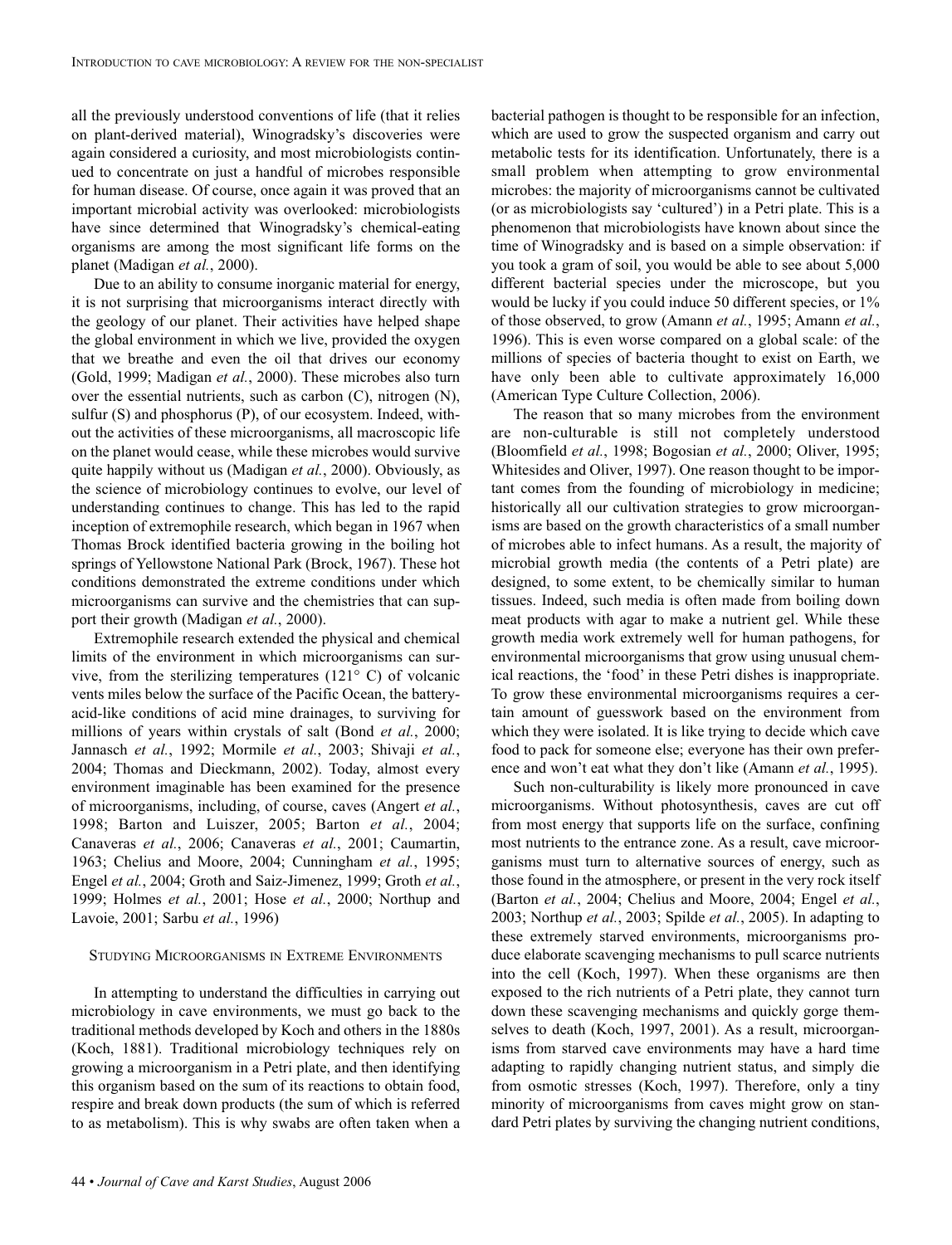

**Figure 1. Scanning electron microscopy images of common themes in bacterial structure. The two most common structures are the A) bacilli (in chains, as streptococci) and B) cocci (in pairs, as diplococci).**

including such species as *Pseudomonas* and *Bacillus* species (Pemberton *et al.*, 2005). Unfortunately these species are unable to tell us much about the unique microbial processes taking place in cave environments. In order to overcome these problems, cave microbiologists have therefore spent a great deal of time trying to developed improved techniques to grow cave microorganisms (Gonzalez *et al.*, 2006; Groth *et al.*, 1999; Laiz *et al.*, 1999). Many of these techniques are quite specialized, and it is unlikely that many microbiologists (such as those within diagnostic or hospital microbiology labs) have access to the materials necessary to cultivate rare cave species.

# TO GROW OR NOT TO GROW

The non-culturability of microbial species, rather than simply being a curiosity, poses a significant road-block if you want to study microbes in natural cave environments. Fortunately, classical microbiology lost some of its dependence on cultivation in 1977, when Woese was attempting to understand the genetic differences between microbial species (Woese and Fox, 1977). Historically, bacteria had been identified by their growth characteristics and classified based on their shape and structure. This process of grouping life based on structure is called taxonomy, and is extremely useful in determining evolutionary relationships between plants, animals and insects, etc. (Whittaker, 1969). In bacteria, using structure to group species turns out to be pretty futile. Bacterial structures generally represent variations on a theme: either spheres (technically called cocci) or sausages (bacilli) (Figure 1). As a result, structural taxonomy tended to cluster the bacteria into simplified, but artificial groups. We therefore tended to believe that eukaryotic organisms were the most complex form of life on Earth, with their broad structural diversity; taxonomy identifies over 1,000,000 species of insects alone (May, 1988). Faced with this limitation, Woese decided on a different approach to resolve bacterial taxonomy. Rather than examining structure, he looked inside the cells at the DNA.

All of us inherit our genetic information from our parents, which creates a genetic blueprint of our family tree (blue-eyed children to blue-eyed parents, etc). By looking at the surnames in a traditional family tree, it is also quite easy to see who is related to whom, based on how the surnames change; the same surname indicates direct descendency, while a change in surname may indicate a marriage into the family. Similarly, Woese extracted the genetic surnames of a number of microorganisms to determine a family tree for microbial life (Woese and Fox, 1977). By examining this data, he discovered that bacteria are much more diverse than we previously suspected. This diversity, rather than being expressed through structure, was elaborated through phenomenal capabilities of physiology and metabolism (Woese, 1987). Woese also identified an entirely new kind of life using this technique, which was previously unknown to science. This new form of life looked just like the bacteria, but the internal genetic controls looked more like those found in eukaryotic organisms (such as plants and animals). These organisms were also primarily found in the harshest conditions; conditions similar to those that may have been found on early Earth. Woese therefore named this newly discovered form of life after its potentially ancient origins, calling them the Archaea (Woese and Fox, 1977). What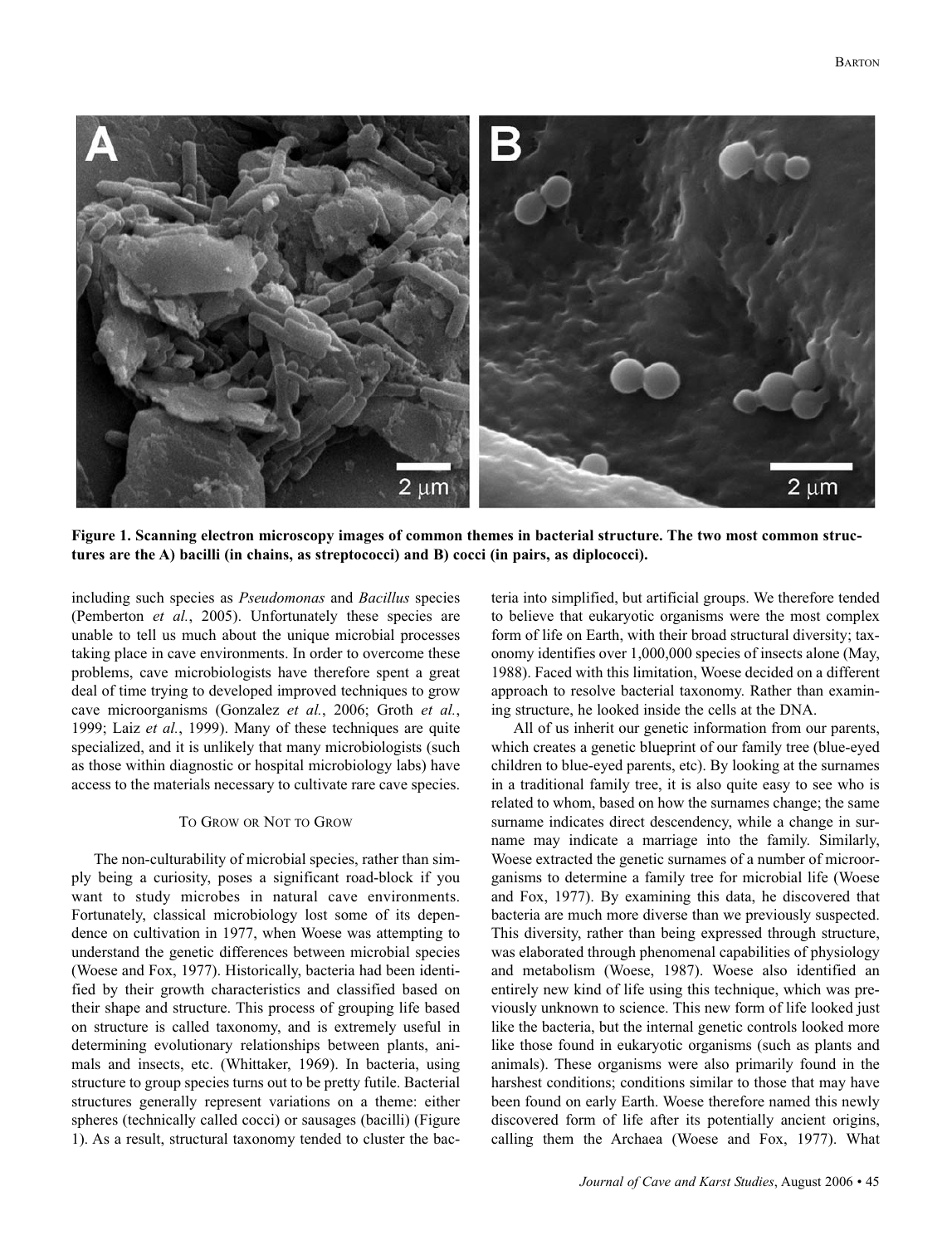

**Figure 2. A universal tree-of-life based on the genetic comparisons of Woese and Fox (1977), with further refinement by Pace (1997). The base of the tree emerges from the 'root' or last common ancestor of life and splits into the three major domains of life; the Bacteria, Archaea and Eukarya. The branches represent the (simplified) major divisions (Kingdoms) of life within each domain.**

emerged from this work was that, above and beyond the fivekingdom tree-of-life, there exist domains; the primary groups of life on Earth. These domains represent 1) the Bacteria (prokaryotes; lacking a nucleus), 2) the Archaea (also prokaryotic, but with structures that differentiate them from bacteria and a DNA structure more similar to a eukaryote), and 3) the Eukarya (eukaryotes; containing a nucleus) (Figure 2).

# BEYOND THE GENETIC TREE

The work of Woese was groundbreaking and shifted our understanding of what is "life" on Earth. With further refinement by other investigators, it also showed a five-kingdom tree was an oversimplification, with a current estimate of almost 100 distinct kingdoms (divisions) of life on Earth (Hugenholtz *et al.*, 1998; Pace, 1997). The new tree also revealed that the most ancient, most complex and most abundant life on Earth was actually microscopic (Pace, 1997). This work excited a number of scientists, including Pace (a microbiologist and Indiana caver) who decided to look for Woese's genetic surnames in the environment without cultivation (Lane *et al.*, 1985; Stahl *et al.*, 1985). The technique uses the polymerase chain reaction, or PCR for short, and allows investigators to make millions of copies from a single piece of DNA. A similar technique is commonly used today to look for pieces of genetic information in crime scene investigations, or to detect the presence of the HIV virus in a patient's blood. When Pace used the PCR reaction to look for bacterial genetic surnames within the environment, it altered our understanding of microbial ecology (Pace, 1997). Rather than generating a tree of lineage from a handful of organisms that could be grown in the laboratory, this new technique allowed entire microbial ecosystems to be examined at once without the limitations of cultivation. Soon, other investigators began using the same techniques to study environments, and the number of genetic surnames that were known to science rapidly went from 177 to the >120,000 that are available today (Maidak *et al.*, 2001). Such techniques have also improved our ability to estimate the true diversity of microorganisms (putting entomologists to shame) with an estimated worldwide population of 200,000,000 different species of bacteria alone (Curtis *et al.*, 2002; Dojka *et al.*, 2000; Torsvik *et al.*, 2002).

# IDENTIFICATION WITHOUT CULTIVATION

Using genetic surnames to identify microorganisms (technically called molecular phylogenetics: molecular – using DNA molecules; phylogenetics – a reconstruction of the evolutionary history), it gave us tools to identify microorganisms within an environment without cultivation. Molecular phylo-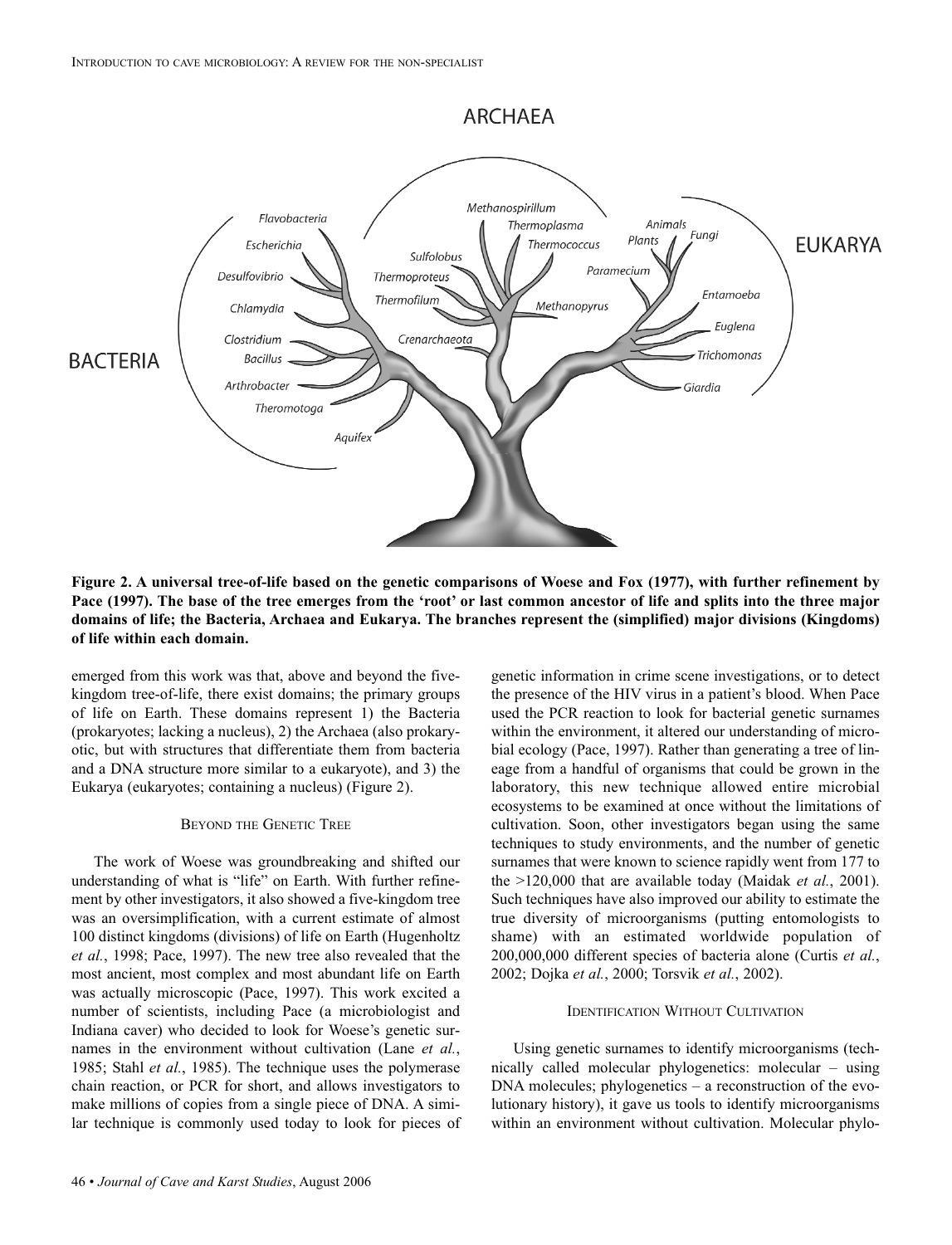

**Figure 3. The function of 16S ribosomal RNA (rRNA) within assembly of the ribosome. The 16S rRNA is transcribed from genomic DNA, folding into a three-dimensional structure (A). This 'scaffold' allows the 21 ribosomal proteins to bind (B) and assemble into the 30S small subunit of the ribosome (C). In this functional structure, the 30S subunit assembles with the larger 50S subunit around protein encoding messenger RNA, allowing protein synthesis (D).**

genetics have therefore allowed us to effectively examine microorganisms in extreme environments; conditions that would be almost impossible to replicate in the laboratory for growth using the approach of Koch. These genetic "surnames" are genes with a fairly long name: the 16S ribosomal RNA gene sequence, or 16S rRNA for short. This gene is critically important in the cell as it encodes a structural component of the ribosome, the cellular factory used to build proteins (Figure 3). The ribosome is a complicated structure, made from two functional domains, a large 50S and small 30S subunit. Each subunit is built from protein building blocks and due to its complexity, a piece of RNA acts as a scaffold upon which the ribosome can assemble, much like a scaffold can help the building of a house. The 30S subunit is assembled around the 16S rRNA. If the shape of the 16S rRNA was to change dramatically the ribosome would not be built correctly and the cell could no longer make proteins, leading to an almost instantaneous death. This need for an unaltered structure constrains the shape of the ribosomal RNA such that only tiny modifications can be made over time, without damage to protein synthesis – in biology this is known as an evolutionary constraint. Therefore, over the history of the microbes there have only been subtle changes in the structure of the rRNA molecules, much like "Chinese Whispers" (where tiny mistakes in a sentence subtly change its context as it is whispered from person to person). These changes in the 16S rRNA allowed Woese to identify the primary lineages of life and trace descendency to predict the most ancient forms of life on Earth (Woese, 1987; Woese and Fox, 1977).

While molecular phylogenetics may appear to be an interesting exercise in evolutionary biology, these techniques allow us to determine how microbes are related by how similar their 16S rRNA sequences are. To explain how this works, we need to return to the analogy of the genetic surname and the family tree. In determining ancestry, if a surname is the same then there is a high likelihood that two people are closely related; however, what about if the surnames are similar, but not the same? In the case of microbes, such as *Escherichia coli*, we know based on structure and biochemistry that it is closely related to *Salmonella entrica*. Due to their being close relatives, we can assume that *Salmonella* has many of the same metabolic activities and lives in the same environment as *E. coli*. This is indeed correct, in that they both reside in mammalian gastrointestinal tracts. In the same way, we can compare the 16S rRNA sequences from *E. coli* and *Salmonella* and see that they are 99% identical. Therefore, if we had no other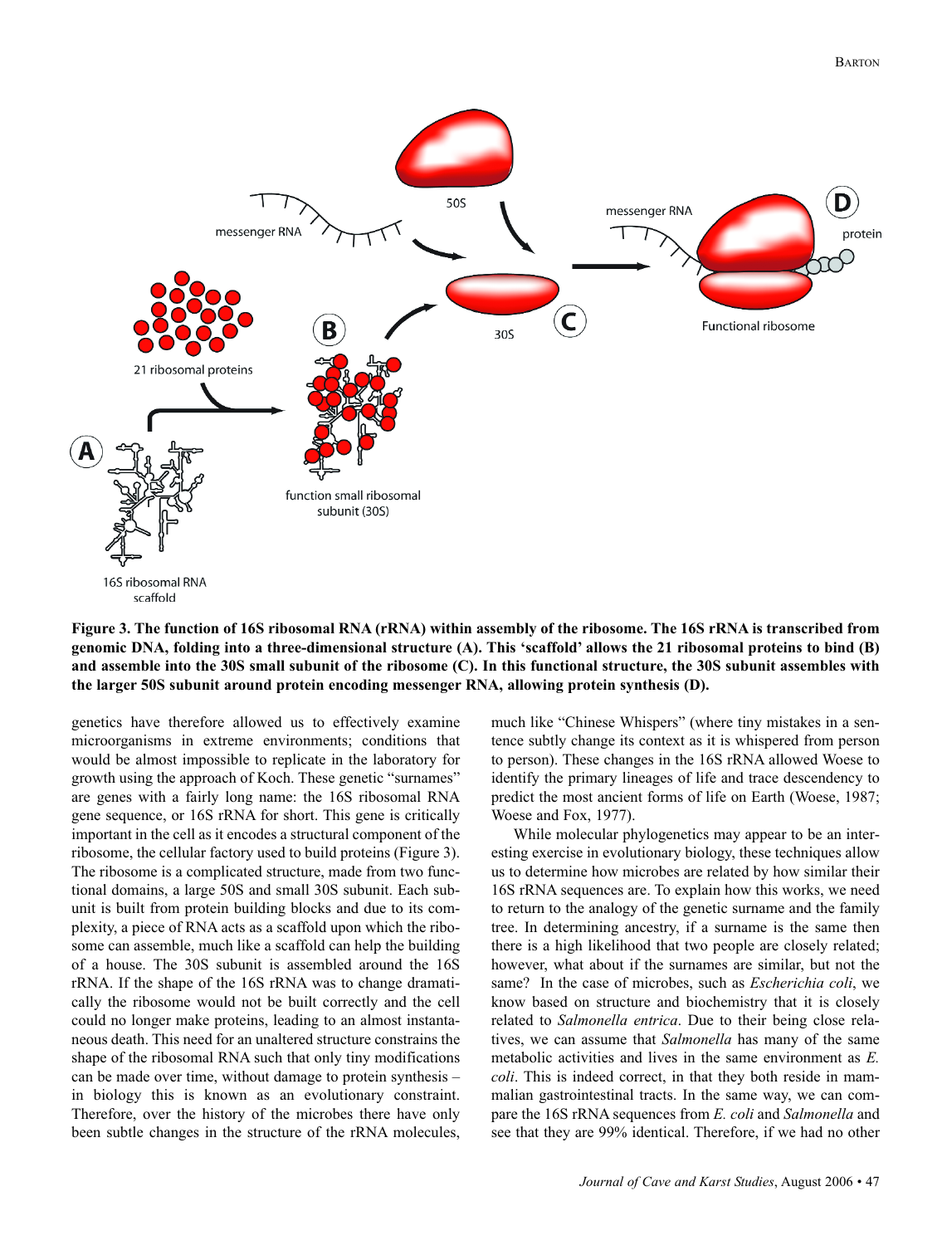

**Figure 4. Dendogram of the 16S rRNA gene sequences identified within Carlsbad Cavern (NMT-sF). The bar indicates 10% divergence between the 16S rRNA sequences. Where the dendogram branches, those with branches supported by >70% of all alignments (bootstrap values >70% in neighbor-joining and a heuristic search) are indicated by closed circles. Marginal branch support (bootstrap values >50% but >70% in both analyses) are shown by an open circle.**

activity to *E. coli*. This is essentially the basis of the molecular phylogenetic approach, allowing analysis of microbial communities without cultivation. While the technique seems pretty straightforward, in practice it's actually quite a challenge due to the complexity of aligning thousands of DNA sequences to find the closest match (Maidak *et al.*, 2001; Maidak *et al.*, 2000; Nei *et al.*, 1998). Nonetheless, how closely species are related can be shown graphically as a dendrogram, which is a mathematical model of a family tree based on a 16S rRNA gene sequences (Figure 4). In scientific journals, molecular phylogenetic analyses of environments are often explained with dendrograms – with a scale at the bottom to indicate the relative distance between organisms. These dendrograms allow us to see how closely organisms are related to the cultivated representatives with known metabolic activity; the smaller the distance the more closely an organism is related. These dendograms also allow a visual representation of the structure of the community; much like a yellow pages allows us to determine what businesses drive the economy of a city, dendograms allow us to determine what activities drive the processes that support a microbial community within an environment. The tree in Figure 4 is from Carlsbad Caverns and suggests that there are a number of metabolic activities that are occurring to support growth in this extremely starved cave environment, such as fixing nitrogen gas from the atmosphere and obtaining energy from the rock itself (Barton *et al.*, 2005a). Molecular phylogenetic analyses can also give us information of what nutrients are available in an environment, providing clues as what to add to our Petri plates to improve the chances of growing those rare cave microbes.

information other than the 16S rRNA sequence, we can hazard a guess that *Salmonella* had a similar metabolic

#### BROADER IMPLICATIONS

As the original observations by Leeuwenhoek changed our understanding of the world around us, the recognition of microorganisms in geologic cave samples has altered our perception of cave ecosystems (Barton and Northup, 2006). The science of cave geomicrobiology has similarly mirrored the meteoric rise of microbiology as a science, with new insights suggesting that cave microorganisms may be involved in processes as varied as speleothem deposition to cavern enlargement (Canaveras *et al.*, 2006; Engel *et al.*, 2004). While the important role of cave microorganisms may be of interest to speleologists, the implications of this research go well beyond caves. For example, the work of Saiz-Jimenez and colleagues has led to the identification of microorganisms degrading the ancient, prehistoric paintings within Altamira Cave, Spain (Schabereiter-Gurtner *et al.*, 2002). Not only did this work contribute to understanding the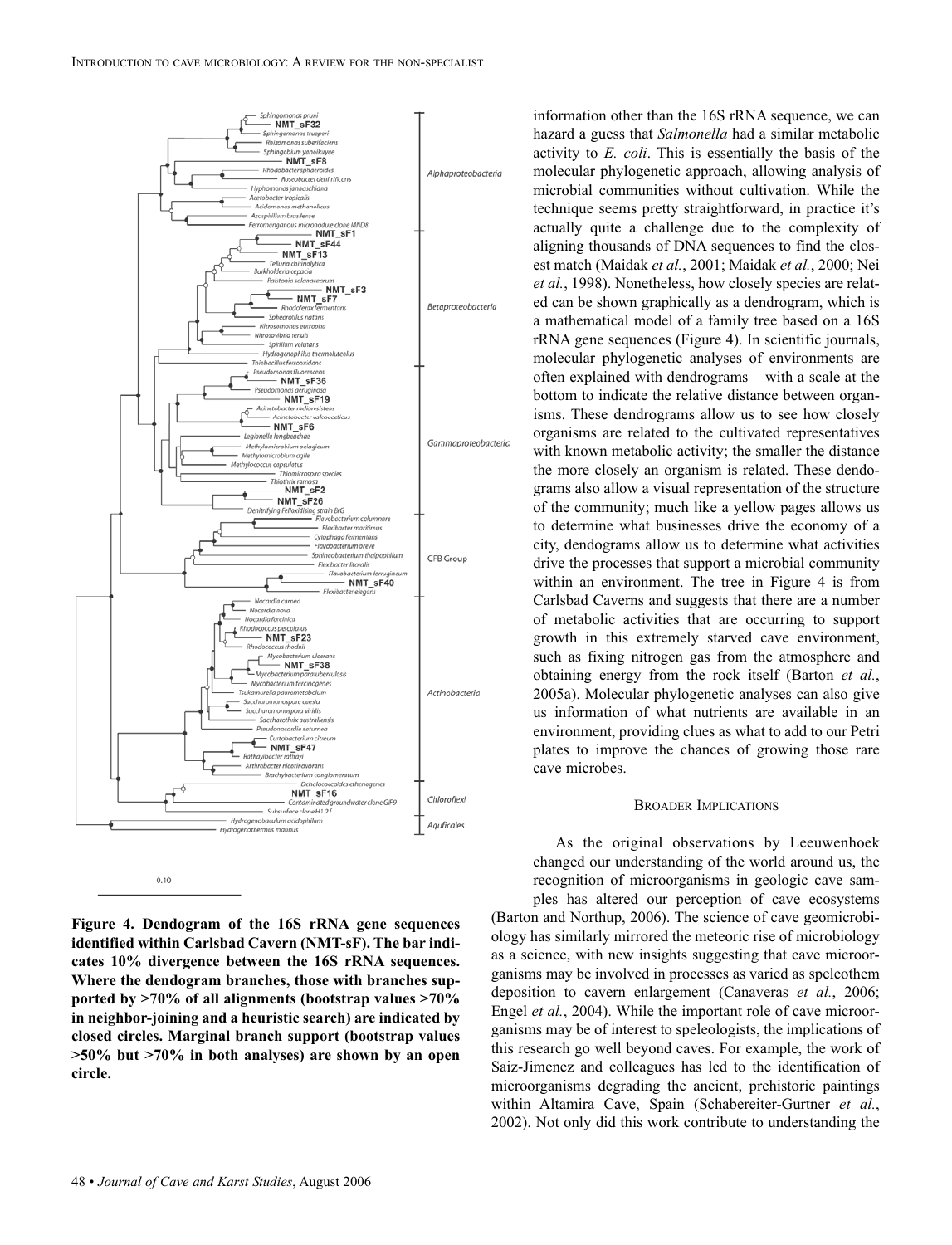

**Figure 5. Microbiological activity in caves. A) Dots – microbial colonies on the surface of a rock being sampled using a hypodermic needle; B) Color – Microbial activity leading to the discoloration of a rock surface; C) Precipitation – Banded mineralization on a rock surface by microbial activity (the precipitate has peeled away revealing the deposit's banded formation); D) Corrosion residues – brightly-colored corrosion residue formed on a cave ceiling; E) Structural changes – using a microelectrode assembly to examine chemical gradients formed within a soft cave ceiling; F) Biofilms – a white biofilm coating in the streambed of a cave.**

role of microorganisms in the degradation and subsequent conservation of these paintings, but it identified microbial species that could colonize carbonate surfaces, depositing calcite. Such work had significant implications in the preservation of ancient marble monuments and statues, where microorganisms could be used to deposit a veneer of calcite to protect ancient structures from continued erosion (Laiz *et al.*, 2003). Similarly, within Carlsbad Caverns we have identified a novel species of microorganism that can degrade complex aromatic compounds, such as benzothiazole and benezenesulfonic acid for growth, which are compounds involved in the manufacture of plastics and are dangerous environmental contaminants (Bennett and Barton, 2006). Such a capability could allow these species to be inoculated into contaminated environments, to rapidly degrade such pollutants and allow restoration of natural habitats in a process called bioremediation. Cave microorganisms, with their adaptation to extreme starvation, also have the potential to harbor other important biomolecules. Similar environments have yielded microbes with properties that allow efficient ethanol production for fuel, enzymes for environmentally friendly paper processing and even the improved stonewashing of jeans. Cave microorganisms also have the potential to harbor unique antibiotics and cancer treatments (Onaga, 2001). Finally, one of the philosophical questions of humanity regards our place in the Universe: Are we alone? Is life on Earth unique? Cave microbiology can not only answer questions about the limits of life, but also help us to identify the geochemical signatures of life. Such signatures are capable of surviving geologic uplift, which allows them to be detected on the surface of planets, such as Mars (Boston *et al.*, 2001). While such ideas may seem an extraordinary application of cave geomicrobiology, NASA has recently undergone a dramatic refocus by gearing its activities to returning humans to the moon and exploration of Mars and world's beyond to find evidence of past life, activities in which cave geomicrobiology may play an important role (White House Press Release, 2004).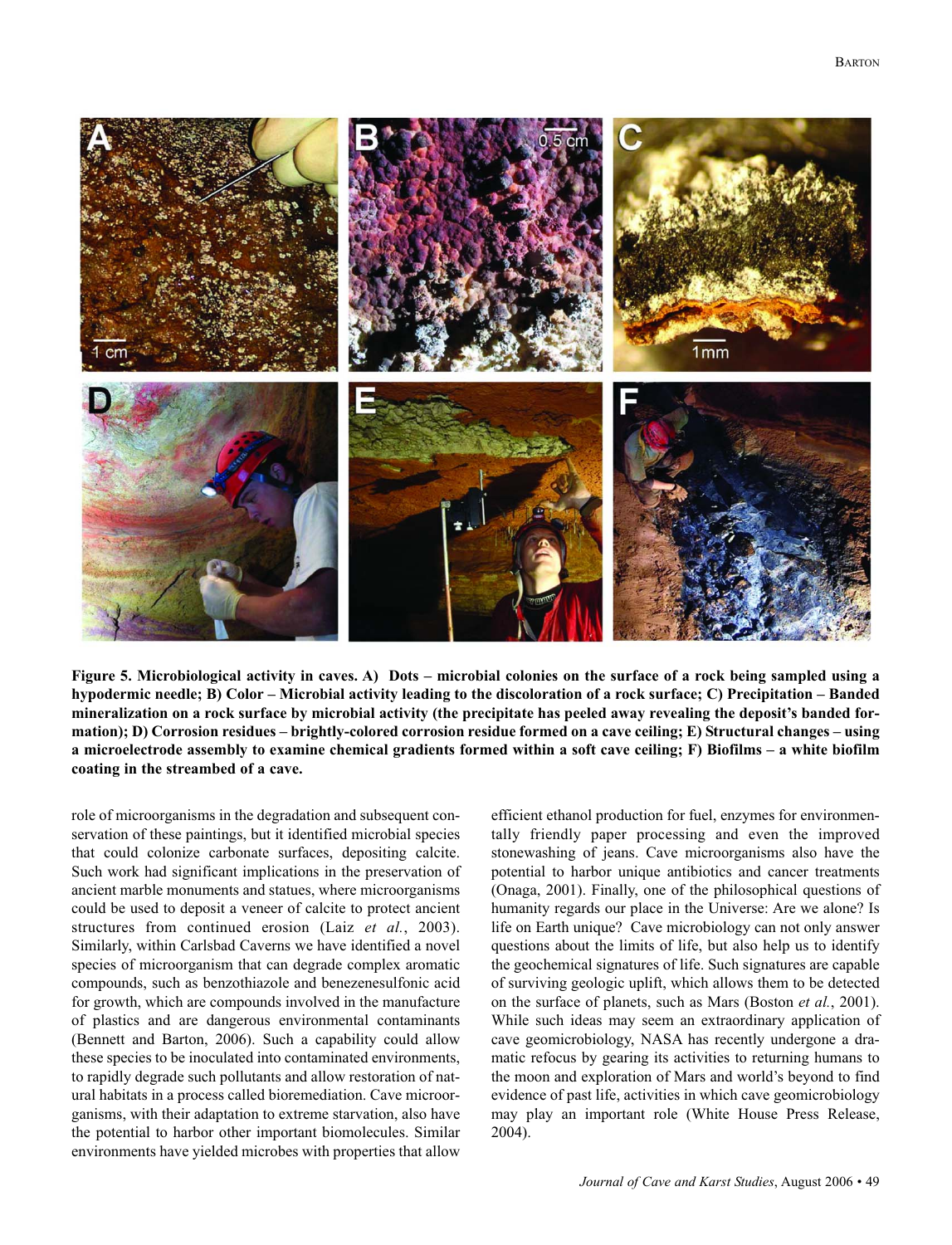# CAVE MICROBIOLOGY

While this extensive preamble has explained how difficult cave microbiology can be and the technical solutions possible, it does not preclude the average caver from being involved in cave microbiology; however, it does hopefully explain why running out and collecting "goo" in plastic bags is not going to advance the field. In addition to the traditional leave-no-trace conservation ethics of cave exploration, there are two significant roles that cavers can play in cave microbiology; 1) is the identification of new cave biota and ecosystems through continued exploration and survey, and 2) taking steps to limit human contamination and conserving the microbial habitats of caves.

# CAVE SURVEYOR AS MICROBIOLOGIST

It may be a stretch to suggest that by exploring and surveying a cave you are contributing to the field of cave geomicrobiology, but it remains almost impossible to predict the location of microbial activity without its active discovery. Microbial activity in caves range from the obvious slimy goop to the more subtle deposition of calcite or alteration of the rock surface. There are a number of features that can be identified within caves as evidence of microbial activity (Figure 5):

*Dots on surfaces*: The appearance of dots on surfaces may not necessarily be due to abiotic mineral deposition. Often, where conditions are appropriate, microorganisms can grow up as a colony large enough to be seen with the naked eye. These colonies are similar in shape to those that might be seen on a Petri plate and each represents the growth of millions of bacteria. Sometimes these colonies may be more apparent through the concurrent deposition of minerals (such as calcite), creating a contrast against the host bedrock. Such microbial colonies are particularly obvious in areas of seeping water.

*Unusual coloration*: When microorganisms grow on surfaces, they can alter the surface chemistry, leading to a subtle change in coloration of the rock. Classic examples of this are the black/red residues seen within the Lunch Room of Carlsbad Caverns. The exact mechanism of this coloration may vary from site to site with local chemistry and microbial activity.

*Precipitates*: Microorganisms use chemical gradients to generate energy, much as we use the chemical gradient between food and oxygen to generate energy for life. In using these gradients microorganisms may often change the surrounding conditions of their environment, leading to a change in the chemical properties of minerals. In the case of minerals such as iron and manganese oxides, this will lead to a change in the solubility of these minerals and lead to their precipitation. Such microbially-mediated precipitation often forms banded layers of minerals on surfaces.

*Corrosion residues*: A significant amount of work has been carried out in caves of the Guadalupe Mountains on the corrosion residues that form as a result of microbial interactions with the minerals of limestone and dolomite (Barton *et al.*,

2005a; Cunningham *et al.*, 1995; Northup *et al.*, 2003). While researchers are still trying to elucidate the exact mechanism of their formation, it appears that microbial metabolic activity is involved in dissolving the host rock, while energy-generating chemical gradients cause continued mineral transformation and precipitation. Whatever the mechanism, these soft and powdery corrosion residues are an exciting component of geomicrobial activity in cave environments and may provide useful insights to the mechanisms of energy generation in such extremely starved environments.

*Structural changes*: When microorganisms interact with the rock on which they live they can cause different chemical changes in the rock. These changes may be distinct from the bright color changes seen with corrosion residues, resulting in subtle structural changes, such as decreased density or softening of the host rock. In Grayson-Gunnar Cave in Kentucky, areas of the ceiling have been reduced to a wet, toothpaste-like consistency that allows unique microbial energy acquisition strategies.

*Biofilms*: One of the most obvious signs of microbiological activity in a cave environment is the presence of biofilms. These coatings are comprised of microbial communities, held together with gel-like polymers that produce a range of structures including: wads of snot-like goo, floating dumplings, slippery sub-aqueous coatings and hair-like tendrils. These structures tend to form a sticky polymer that clumps bacterial species together, with the environmental conditions and mechanical action of water dictating the structure the community will form. These biofilms often form where energy enters the cave environment and have proven important insights into the sources of energy supporting cave life (Angert *et al.*, 1998).

A rule of thumb as a caver is that if you see anything unusual that cannot be easily explained by geologic phenomena, it may be microbiological. There are a number of active caver/microbiology researchers in the United States who can help you determine its relative significance (Barton *et al.*, 2005b; Boston *et al.*, 2001; Chelius and Moore, 2004; Engel *et al.*, 2004; Northup *et al.*, 2003; Spear *et al.*, 2005). In addition to the identification of unique cave ecosystems, one of the most important tools of our research is a cave line-plot/survey and map. Such maps allow researchers to determine how far below the surface the microbial activity is found, its relative position to geologic faults and other factors that might bring energy in to the system for microbial growth.

#### MICROBIAL CONSERVATION

While it can be difficult to remember to protect things that you cannot see, to minimize your impact on microbes, minimum impact caving techniques are appropriate. These include keeping to the established trail, removing all waste, avoid touching anything unnecessarily and generally minimizing your impact on the environment. While we often caution novices against touching formations, it is important to think similarly about placing limits on unnecessarily touching walls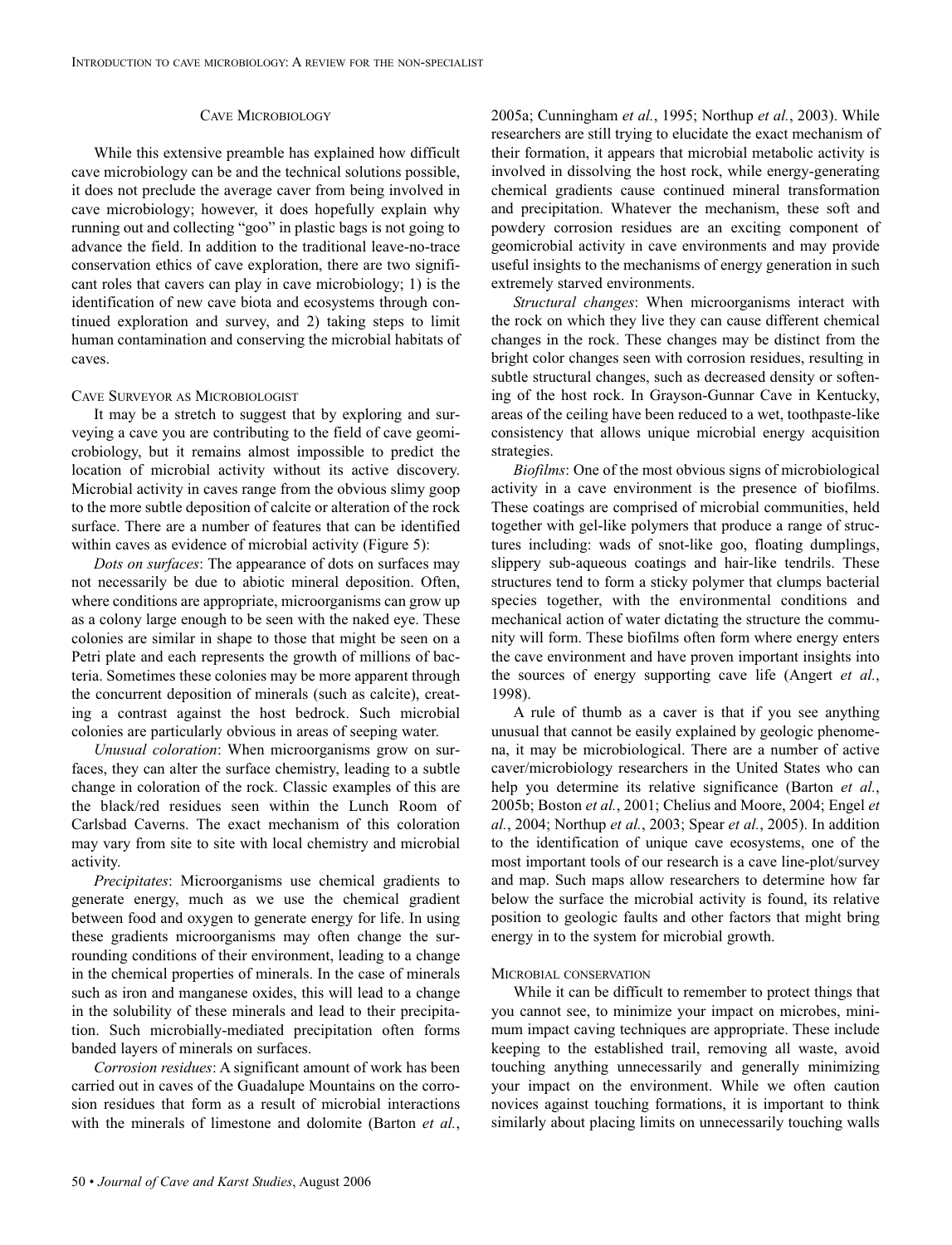(particularly where moisture is obvious), undisturbed sediments and corrosion residues. Some cave systems can withstand more human impact than others, and the same is true for microbial systems. If a cave floods, it is likely that the microbes are adapted to sudden influxes of material and energy, so a level of anxiety is not called for and less care need be taken. Other systems with perennially dry passages are more easily impacted. In some extreme instances, such as Lechuguilla Cave, flagged trails limit all travelers to the same area, to avoid walls and other surfaces unnecessarily.

In addition to conservation activities within the cave, also think about activities that you are carrying out in preparing for the cave. The biggest impact people can have on microbial ecosystems in caves is not washing caving gear and seeding one cave with another cave's microbes. I've heard of some cavers who will go down and smell their coveralls between caving trips, to get their cave fix from that earthy-smell of the dirt in their coveralls. That smell is a mixture of organic products being produced when microbial species, known as *Actinomycetes*, decompose organic material (Jachymova *et al.*, 2002; Scholler *et al.*, 2002). While you may get your kicks from smelling microbial excrement, it also means that if unwashed, those *Actinomycetes* will be traveling in to the next cave system with you.

In limiting your impact on such environments think about the potentially delicate nature of microbial ecosystems and, while I wouldn't recommend bathing in disinfectant (showers are counter productive as it dries skin out, increasing skin cell shedding) or wearing environmental suits, common sense should prevail. Think about your personal hygiene when entering a delicate cave system: Have you brushed your hair recently? Is long hair tied back so it won't be shedding in the cave? Think about the food you take with you into a cave. Avoid anything that generates crumbs and try to eat over a plastic bag, even when there is little chance of spilling, because one crumb is enough to feed a million microbes for many months. In addition to following leave-no-trace ethics to maintain the aesthetic beauty and visible ecosystems of the cave environment, similar care can go a long way to conserving microbial ecosystem health.

# **CONCLUSION**

The science of geomicrobiology is still in its infancy, and as with other fields within microbiology, it is continuing to evolve. As it does, significant discoveries are updating our understanding of microbe-rock interactions and how microorganisms have helped shape our global environment (Balkwill *et al.*, 1997; Banfield and Nealson, 1997; Barghoorn and Schopf, 1966; Ben-Ari, 2002; Colwell *et al.*, 1997; Schopf, 1983). Similarly, cave microbiology is continually changing; from the preliminary description of cave microbiota at the turn of the last century to the sophisticated techniques employed today (Caumartin, 1963; Sarbu *et al.*, 1996). As cavers continue to explore caves in search of the unknown, they can help geomicrobiologists identify unique microbial ecosystems and help us to preserve this important resource.

#### **ACKNOWLEDGEMENTS**

The author would like to thank the many geologists and microbiologists who have provided expert guidance and consultation over the years, in particular: Janet L. Bertog, Kirk Harris, Brian K. Kinkle, Fred Luiszer, Diana E. Northup, Norman R. Pace, John R. Roth and John R. Spear. I would also like to thank Brad R. Lubbers for excellent technical assistance, Karl Hagglund for electron microscopy, my research students, Adin Pemberton, Ariel L. Bennett and Nicholas M. Taylor, and the numerous cavers who have provided invaluable assistance in examining cave microbiota, in particular: Paul Burger, Jason Gulley and Eric Weaver.

## **REFERENCES**

- Amann, R.I., Ludwig, W., and Schleifer, K.H., 1995, Phylogenetic identification and in situ detection of individual microbial cells without cultivation: Microbiological Reviews, v. 59, p. 143–169.
- Amann, R.I., Snaidr, J., Wagner, M., Ludwig, W., and Schleifer, K.H., 1996, *In situ* visualization of high genetic diversity in a natural community: Journal Bacteriology, v. 178, p. 3496–3500.
- Angert, E.R., Northup, D.E., Reysenbach, A.-L., Peek, A.S., Goebel, B.M., and Pace, N.R., 1998, Molecular phylogenetic analysis of a bacterial community in Sulphur River, Parker Cave, Kentucky: American Mineralogist., v. 83, p. 1583–1592.
- Balkwill, D.L., Drake, G.R., Reeves, R.H., Fredrickson, J.K., White, D.C., Ringelberg, D.B., Chandler, D.P., Romine, M.F., Kennedy, D.W., and Spadoni, C.M., 1997, Taxanomic study of aromatic-degrading Bacteria from deep-terrestrial-subsurface sediments and description of *Sphingomonas aromaticivorans* sp. nov., *Sphingomonas subterranea* sp. nov., and *Sphingomonas stygia* sp. nov: International Journal of Systematic Bacteriology, v. 47, p. 191–201.
- Banfield, J.F., and Nealson, K.H., eds., 1997, Geomicrobiology: Interactions between microbes and minerals: Reviews in Mineralogy, v. 35: Washington, D.C., Mineralogical Society of American, 448 p.
- Barghoorn, E.S., and Schopf, J.W., 1966, Microorganisms three billion years old from the Precambrian of South Africa: Science, v. 152, p. 758–763.
- Barton, H.A. and Luiszer, F., 2005, Microbial Metabolic Structure in a Sulfidic Cave Hot Spring: Potential Mechanisms of Biospeleogenesis: Journal of Cave and Karst Studies, v. 67, p. 28–38.
- Barton, H.A. and Northup, D.E., 2006, Geomicrobiology in cave environments: Past, current and future perspectives: Journal of Cave and Karst Studies, submitted.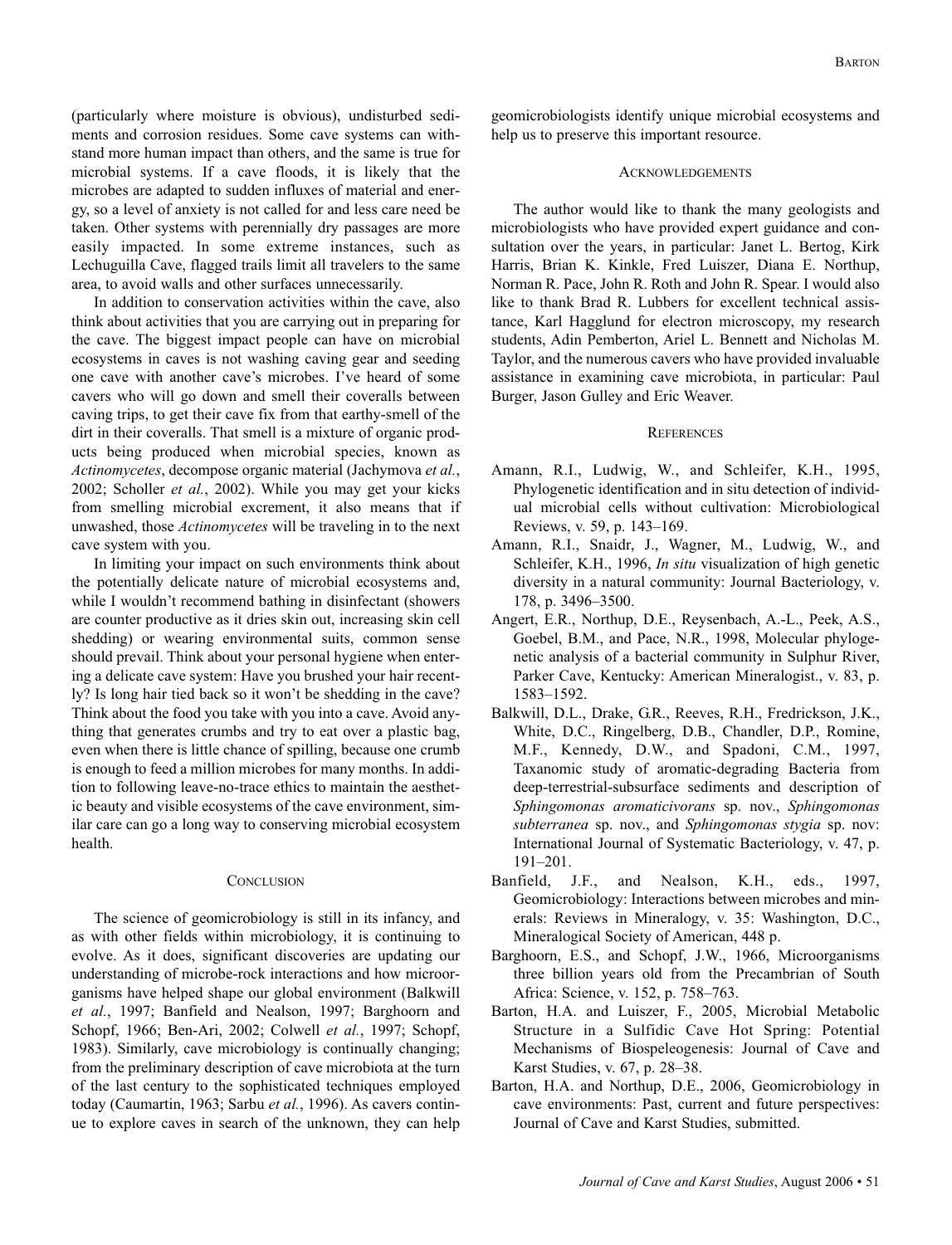- Barton, H.A., Taylor, M.R., and Pace, N.R., 2004, Molecular phylogenetic analysis of a bacterial community in an oligotrophic cave environment: Geomicrobiology Journal, v. 21, p. 11–20.
- Barton, H.A., Taylor, N.M., Kreate, M., Bertog, J., and Oehrle, S., 2005a, The impact of organic load on geomicrobial transformation in oligotrophic cave environments: Applied and Environmental Microbiology, submitted.
- Barton, H.A., Taylor, N.M., Lubbers, B.R., and Pemberton, A.C., 2005b, DNA extraction from low biomass carbonate rock: an improved method with reduced contamination and the Low-Biomass Contaminant (LBC) database: Journal of Microbiological Methods, in press.
- Ben-Ari, E.T., 2002, Microbiology and Geology: Solid marriage made on Earth: ASM News, v. 68, p. 13–18.
- Bennett, A., and Barton, H.A., 2006, Description of *Polaromonas subterraneae* sp. nov., a new representative of the genus *Polaromonas* identified within oligotrophic cave and Karst environments: International Journal of Systematic and Evolutionary Microbiology, v., in preparation.
- Bloomfield, S.F., Stewart, G.S., Dodd, C.E.R., Booth, I.R., and Power, E.G.M., 1998, The viable but non-culturable phenomenon explained?: Microbiology, v. 144, p. 1–3.
- Bogosian, G., Aardema, N.D., Bourneuf, E.V., Morris, P.J.L., and O'Neil, J.P., 2000, Recovery of hydrogen peroxidesensitive culturable cells of *Vibrio vulnificus* gives the appearance of resuscitation from a viable but nonculturable state: Journal of Bacteriology, v. 182, p. 5070–5075.
- Bond, P.L., Smriga, S.P., and Banfield, J.F., 2000, Phylogeny of microorganisms populating a thick, subaerial, predominantly lithotrophic biofilm at an extreme acid mine drainage site: Applied and Environmental Microbiology, v. 66, p. 3842–3849.
- Boston, P.J., Spilde, M.N., Northup, D.E., Melim, L.A., Soroka, D.S., Kleina, L.G., Lavoie, K.H., Hose, L.D., Mallory, L.M., Dahm, C.N., Crossey, L.J., and Schelble, R.T., 2001, Cave Biosignature Suite: Microbes, Minerals and Mars: Astrobiology, v. 1, p. 25–55.
- Brock, T.D., 1967, Micro-organisms adapted to high temperatures: Nature, v. 214, p. 882–885.
- Canaveras, J.C., Cuezva, S., Sanchez-Moral, S., Lario, J., Laiz, L., Gonzalez, J.M., and Saiz-Jimenez, C., 2006, On the origin of fiber calcite crystals in moonmilk deposits: Naturwissenschaften, v. 93, p. 27–32.
- Canaveras, J.C., Sanchez-Moral, S., Soler, V., and Saiz-Jimenez, C., 2001, Microorganisms and microbially induced fabrics in cave walls: Geomicrobiology Journal, v. 18, p. 223–240.
- Caumartin, V., 1963, Review of the microbiology of underground environments: National Speleological Society Bulletin, v. 25, p. 1–14.
- Chelius, M.K., and Moore, J.C., 2004, Molecular phylogenetic analysis of Archaea and Bacteria in Wind Cave, South Dakota: Geomicrobiology Journal, v. 21, p. 123–134.
- Colwell, F.S., Onstott, T.C., Delwiche, M.E., Chandler, D., Fredrickson, J.K., Yao, Q.-J., McKinley, J.P., Boone, D.R., Griffiths, R., Phelps, T.J., Ringelberg, D., White, D.C., LaFreniere, L., Balkwill, D., Lehman, R.M., Konisky, J., and Long, P.E., 1997, Microorganisms from deep, high temperature sandstones: Constraints of microbial colonization: FEMS Microbiology Reviews, v. 20, p. 425–435.
- Cunningham, K.I., Northup, D.E., Pollastro, R.M., Wright, W.G., and LaRock, E.J., 1995, Bacteria, fungi and biokarst in Lechuguilla Cave, Carlsbad Caverns National Park, New Mexico: Environmental Geology, v. 25, p. 2–8.
- Curtis, T.P., Sloan, W.T., and Scannell, J.W., 2002, Estimating prokaryotic diversity and its limits: Proceedings of the National Academy of Science USA, v. 99, p. 10494–10499.
- Dojka, M.A., Harris, J.K., and Pace, N.R., 2000, Expanding the known diversity and environmental distribution of an uncultivated phylogenetic division of bacteria: Applied and Environmental Microbiology, v. 66, p. 1617–1621.
- Engel, A.S., Stern, L.A., and Bennett, A., 2003, Condensation on cave walls: Implications for cave enlargement and sulfuric acid speleogenesis: Geochemica et Cosmochimica Acta, v. 67, p. A455.
- Engel, A.S., Stern, L.A., and Bennett, P.C., 2004, Microbial contributions to cave formation: New insights into sulfuric acid speleogenesis: Geology, v. 32, p. 369–372.
- Gold, T., 1999, The Deep Hot Biosphere: New York, Springer-Verlag, 235 p.
- Gonzalez, J.M., Portillo, M.C., and Saiz-Jimenez, C., 2006, Metabolically active Crenarchaeota in Altamira Cave: Naturwissenschaften, v. 93, p. 42–45.
- Groth, I., and Saiz-Jimenez, C., 1999, Actinomycetes in hypogean environments: Geomicrobiology Journal, v. 16, p. 1–8.
- Groth, I., Vettermann, R., Schuetze, B., Schumann, P., and Saiz-Jimenez, C., 1999, Actinomycetes in karstic caves of Northern Spain (Altamira and Tito Bustillo). Journal of Microbiological Methods, v. 36, p. 115–122.
- Holmes, A.J., Tujula, N.A., Holley, M., Contos, A., James, J.M., Rogers, P., and Gillings, M.R., 2001, Phylogenetic structure of unusual aquatic microbial formations in Nullarbor Caves, Australia: Environmental Microbiology, v. 3, p. 256–264.
- Hose, L.D., Palmer, A.N., Palmer, M.V., Northup, D.E., Boston, P.J., and DuChene, H.R., 2000, Microbiology and geochemistry in a hydrogen-sulfide-rich karst environment: Chemical Geology, v. 169, p. 399–423.
- Hugenholtz, P., Goebel, B.M., and Pace, N.R., 1998, Impact of culture-independent studies on the emerging phylogenetic view of Bacterial diversity: Journal of Bacteriology, v. 180, p. 4765–4774.
- Jachymova, J., Votruba, J., Viden, I., and Rezanka, T., 2002, Identification of Streptomyces odor spectrum: Folia Microbiology (Praha), v. 47, p. 37–41.
- Jannasch, H.W., Wirsen, C.O., Molyneaux, S.J., and Langworthy, T.A., 1992, Comparative physiological stud-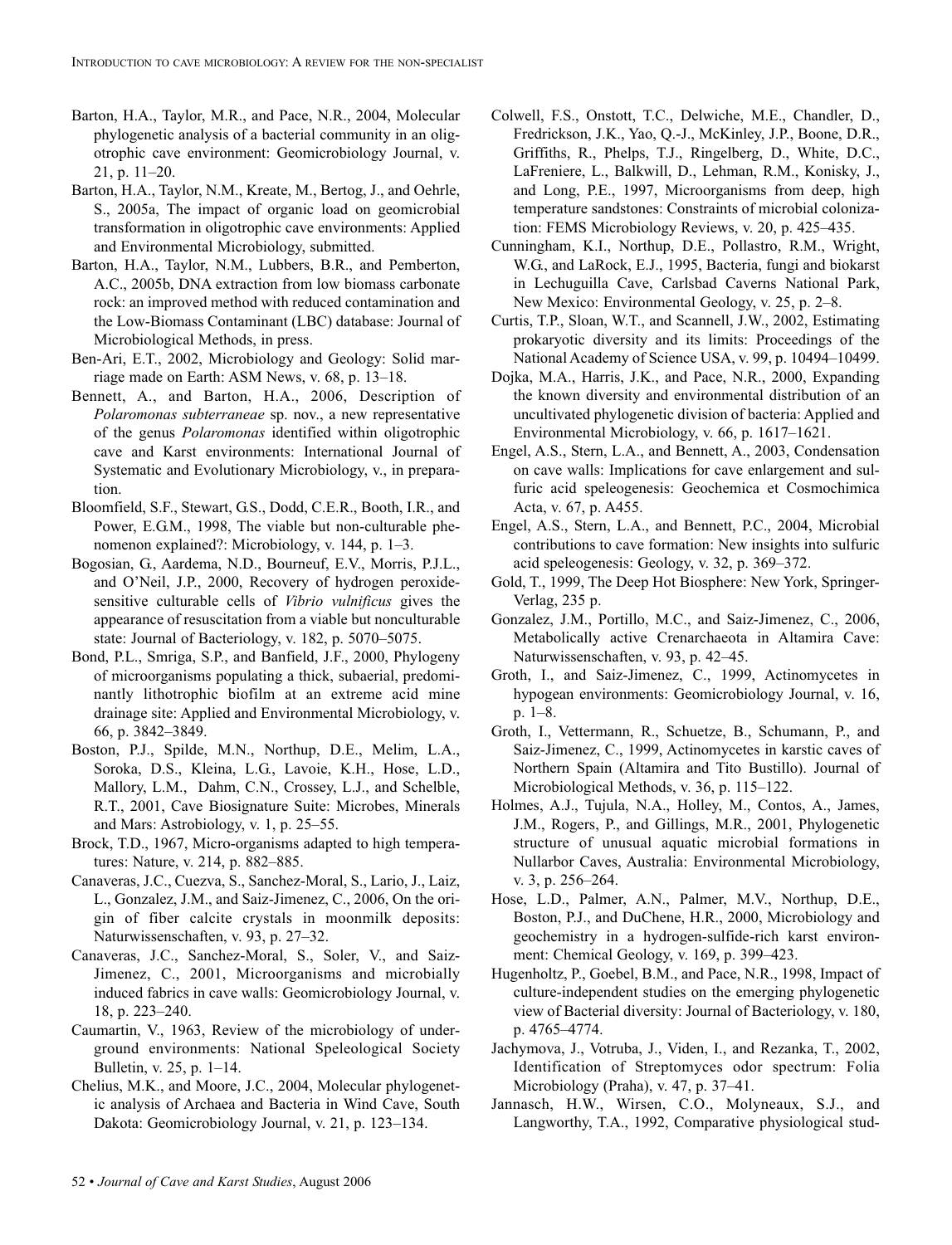ies on hyperthermophilic archaea isolated from deep-sea hot vents with emphasis on Pyrococcus strain GB-D: Applied and Environmental Microbiology, v. 58, p. 3472–3481.

- Koch, A.L., 1997, Microbial physiology and ecology of slow growth: Microbiology and Molecular Biology Reviews, v. 61, p. 305–318.
- Koch, A.L., 2001, Oligotrophs versus copiotrophs: BioEssays, v. 23, p. 657–661.
- Koch, R., 1881, Zur Untersuchung von pathogenen Organismen: Mitth. a. d. Kaiserl. Gesundheitsampte 1: 1–48. *In* Milestones in Microbiology: 1556 to 1940, translated and edited by Thomas D. Brock, ASM Press. 1998, p. 101.
- Laiz, L., Groth, I., Gonzalez, I., and Saiz-Jimenez, C., 1999, Microbiological study of the dripping water in Altamira Cave (Santillana del Mar, Spain): Journal of Microbiological Methods, v. 36, p. 129–138.
- Laiz, L., Pinar, G., Lubitz, W., and Saiz-Jimenez, C., 2003, Monitoring the colonization of monuments by bacteria: Cultivation versus molecular methods: Environmental Microbiology, v. 5, p. 72–74.
- Lane, D.J., Pace, B., Olsen, G.J., Stahl, D.A., Sogin, M.L., and Pace, N.R., 1985, Rapid determination of 16S ribosomal RNA sequences for phylogenetic analyses: Proceedings of the National Academy of Sciences USA, v. 82, p. 6955–6959.
- Madigan, M.T., Matinko, J.M., and Parker, J., 2000, Brock: Biology of Microorganisms: Upper Saddle River, N. J., Prentice-Hall Inc.
- Maidak, B.L., Cole, J.R., Lilburn, T.G., Parker, J., Saxman, P.R., Farris, R.J., Garrity, G.M., Olsen, G.J., Schmidt, T.M., and Tiedje, J.M., 2001, The RDP-II (Ribosome Database Project): Nucleic Acids Research, v. 29, p. 173–174.
- Maidak, B.L., Cole, J.R., Lilburn, T.G., Parker, C.T., Saxman, P.R., Stredwick, J.M., Garrity, G.M., Li, B., Olsen, G.J., Schmidt, T.M., and Tiedje, J.M., 2000, The RDP (Ribosomal Database Project) continues: Nucleic Acids Research, v. 28, p. 173–174.
- May, R.M., 1988, How many species are there on Earth?: Science, v. 241, p. 1441–1449.
- Mormile, M.R., Biesen, M.A., Gutierrez, M.C., Ventosa, A., Pavlovich, J.B., Onstott, T.C., and Fredrickson, J.K., 2003, Isolation of *Halobacterium salinarum* retrieved directly from halite brine inclusions: Environmental Microbiology, v. 5, p. 1094–1102.
- Nei, M., Kumar, S., and Takahashi, K., 1998, The optimization principle in phylogenetic analysis tends to give incorrect topologies when the number of nucleotide or amino acids used is small: Proceedings of the National Academy of Sciences USA, v. 95, p. 12390–12397.
- Northup, D.E., Barnes, S.M., Yu, L.E., Spilde, M.N., Schelble, R.T., Dano, K.E., Crossey, L.J., Connolly, C.A., Boston, P.J., Natvig, D.O., and Dahm, C.N., 2003, Diverse microbial communities inhabiting ferromanganese deposits in

Lechuguilla and Spider Caves: Environmental Microbiology, v. 5, p. 1071-1086.

- Northup, D.E., and Lavoie, K.H., 2001, Geomicrobiology of Caves: A Review: Geomicrobiology Journal, v. 18, p. 199–222.
- Oliver, J.D., 1995, The viable but non-culturable state in the human pathogen *Vibrio vulnificus*: FEMS Microbiology Letters, v. 133, p. 203–208.
- Onaga, L., 2001, Cashing in on nature's pharmacy: EMBO Reports, v. 2, p. 263–265.
- Pace, N.R., 1997, A molecular view of microbial diversity and the biosphere: Science, v. 276.
- Pemberton, A., Millette, J., and Barton, H.A., 2005, Comparative Study Of Oligotrophic Bacterial Species Cultivated From Jack Bradley Cave, Kentucky: 14th International Congress of Speleology.
- Sarbu, S.M., Kane, T.C., and Kinkle, B.K., 1996, A chemoautotrophically based cave ecosystem: Science, v. 272, p. 1953–1955.
- Schabereiter-Gurtner, C., Saiz-Jimenez, C., Pinar, G., Lubitz, W., and Rolleke, S., 2002, Cave paleolithic paintings harbour complex and partly unknown microbial communities: FEMS Microbiology Letters, v. 211, p. 7–11.
- Scholler, C.E., Gurtler, H., Pedersen, R., Molin, S., and Wilkins, K., 2002, Volatile metabolites from Actinomycetes: Journal of Agricultural Food Chemistry, v. 50, p. 2615–2621.
- Schopf, J.W., ed., 1983, Earth's earliest biosphere: its origin and evolution: Princeton, N.J., Princeton University Press, 531 p.
- Shivaji, S., Reddy, G.S., Raghavan, P.U., Sarita, N.B., and Delille, D., 2004, *Psychrobacter salsus* sp. nov. and *Psychrobacter adeliensis* sp. nov. isolated from fast ice from Adelie Land, Antarctica: Systematic and Applied Microbiology, v. 27, p. 628–635.
- Spear, J.R., Walker, G.C., McCollom, T.M., and Pace, N.R., 2005, Hydrogen and bioenergetics in a Yellowstone geothermal ecosystem: Proceedings of the National Academy of Sciences USA, v. 102, p. 2555–2560.
- Spilde, M.N., Northup, D.E., Boston, P.J., Schelble, R.T., Dano, K.E., Crossey, L.J., and Dahm, C.N., 2005, Geomicrobiology of cave ferromanganese deposits: A field and laboratory investigation: Geomicrobiology Journal, v. 22, p. 99–116.
- Stahl, D.A., Lane, D.J., Olsen, G.J., and Pace, N.R., 1985, Characterization of a Yellowstone hot spring microbial community by 5S rRNA sequences: Applied and Environmental Microbiology, v. 49, p. 1379–1384.
- Thomas, D.N., and Dieckmann, G.S., 2002, Antarctic sea ice a habitat for extremophiles: Science, v. 295, p. 641–644.
- Torsvik, V., Ovreas, L., and Thingstad, T.F., 2002, Prokaryotic diversity - magnitude, dynamics, and controlling factors: Science, v. 296, p. 1064–1066.